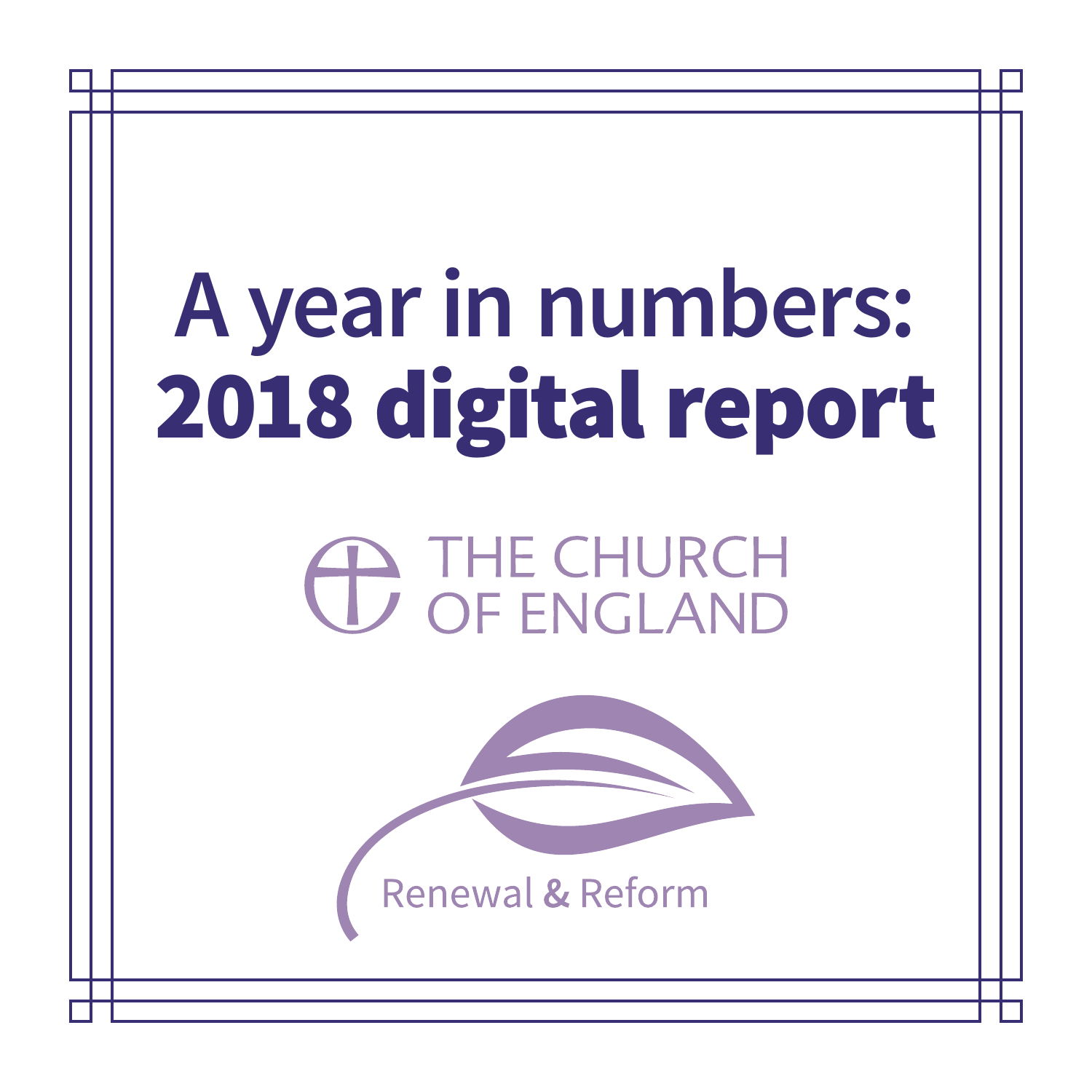

**We have more than doubled the** monthly reach of content **we post on Instagram, Twitter and Facebook from 1.2 million in 2017 to** 2.44 million in 2018

IF CHURCH **FNGI AND** 

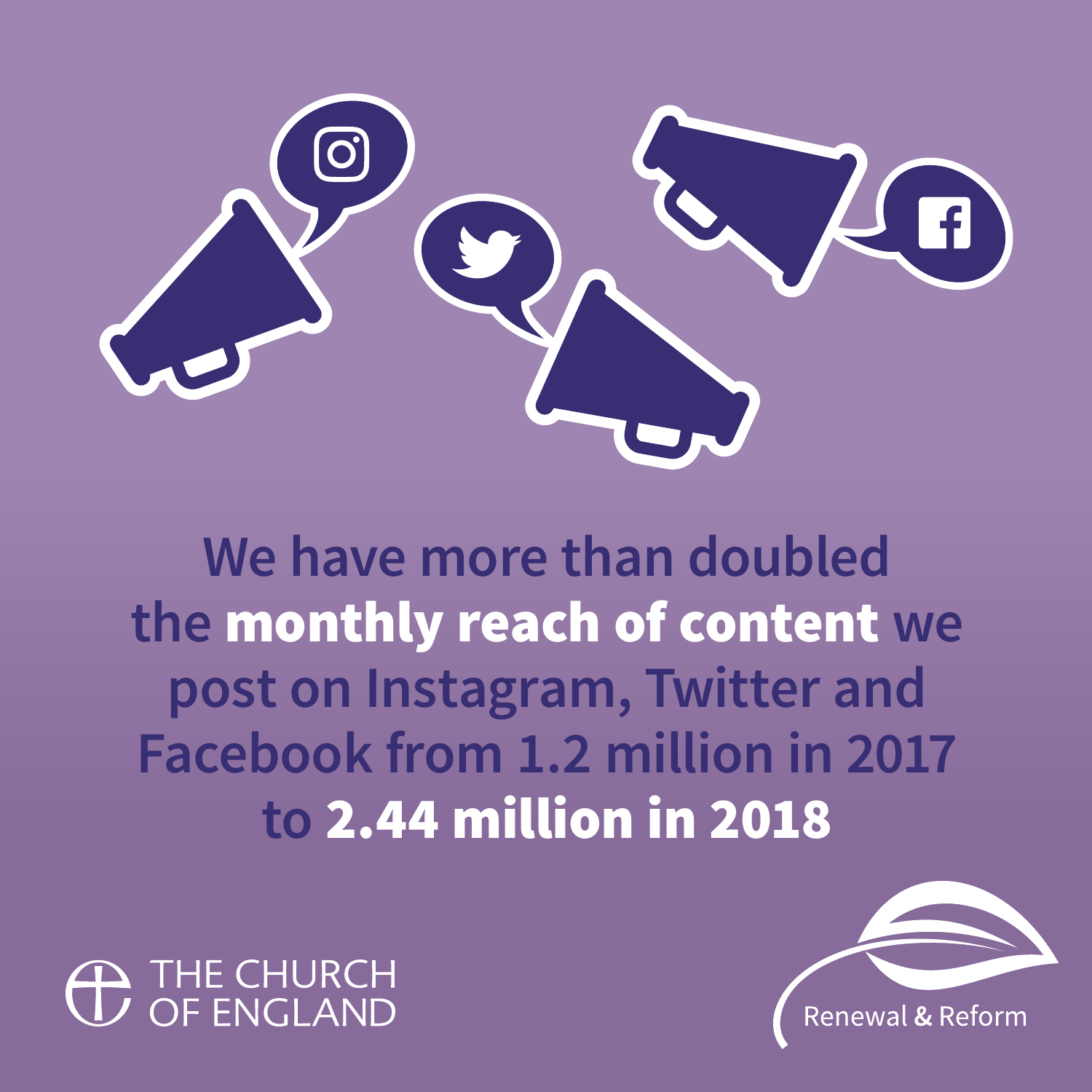





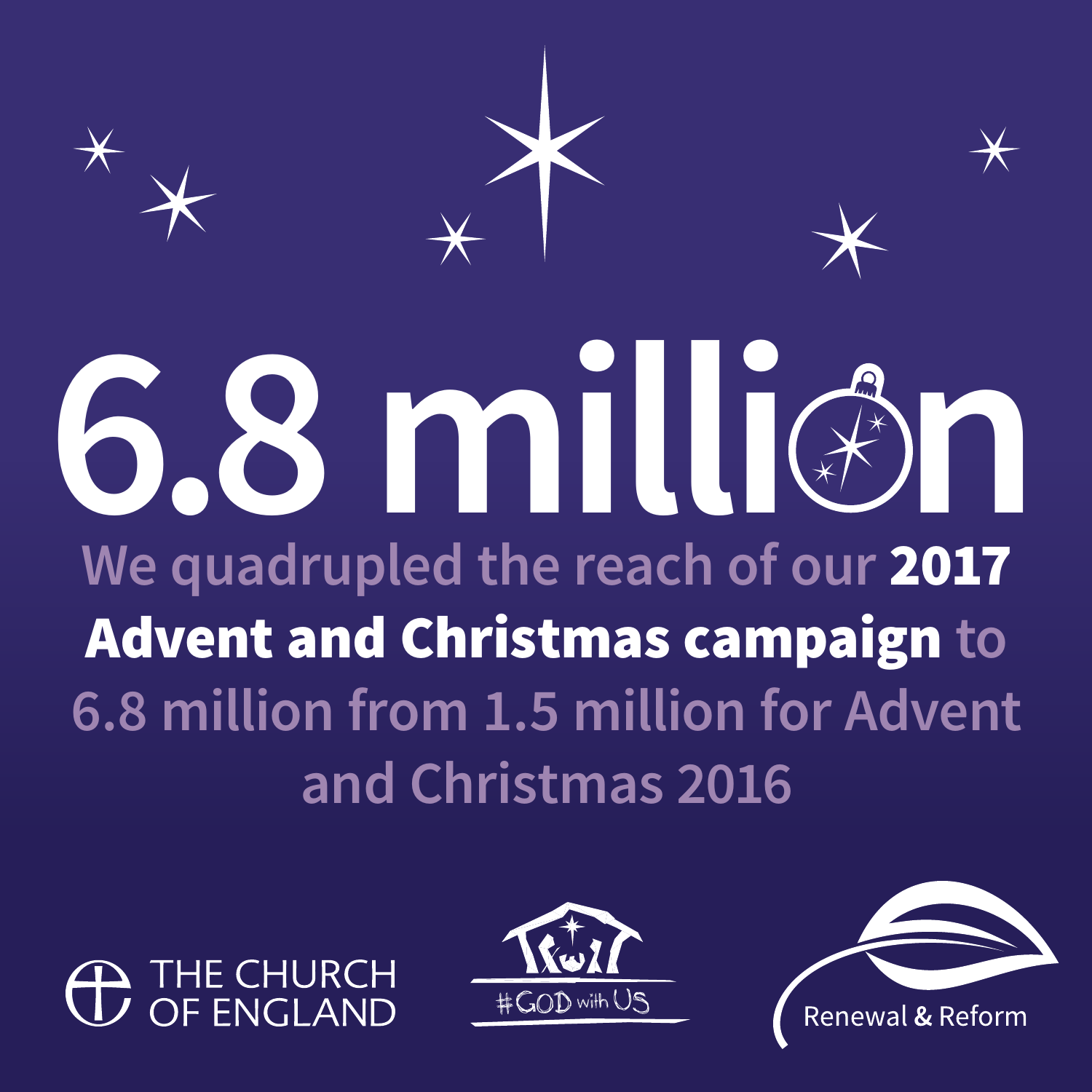

**Our** Royal wedding **prayer and videos for The Duke and Duchess of Sussex were seen more than**  5 million times **on social media**

**IE CHURCH FNGI AND** 

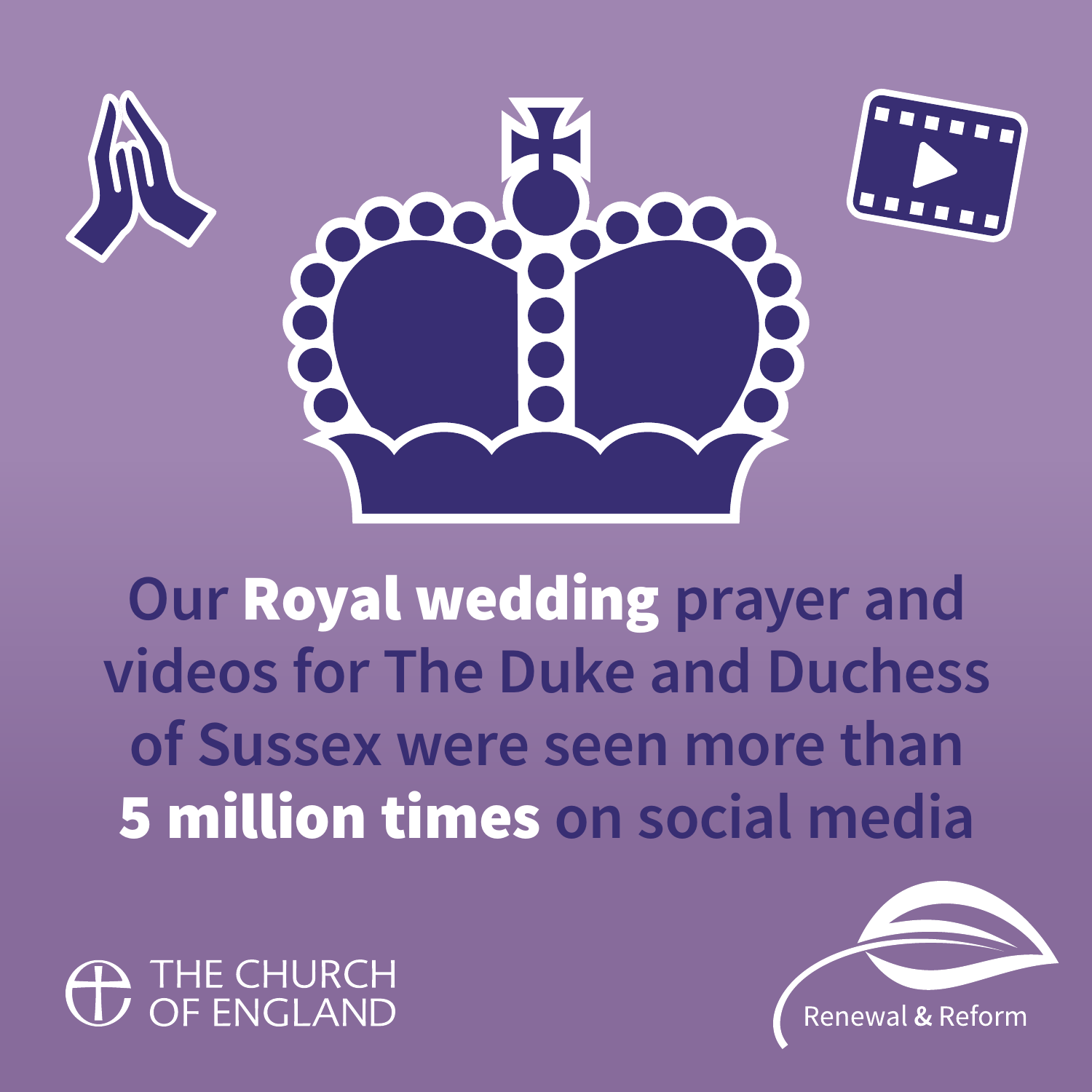### We reached 3.54 million **across Lent 2018, up from 2.5 million in Lent 2017**



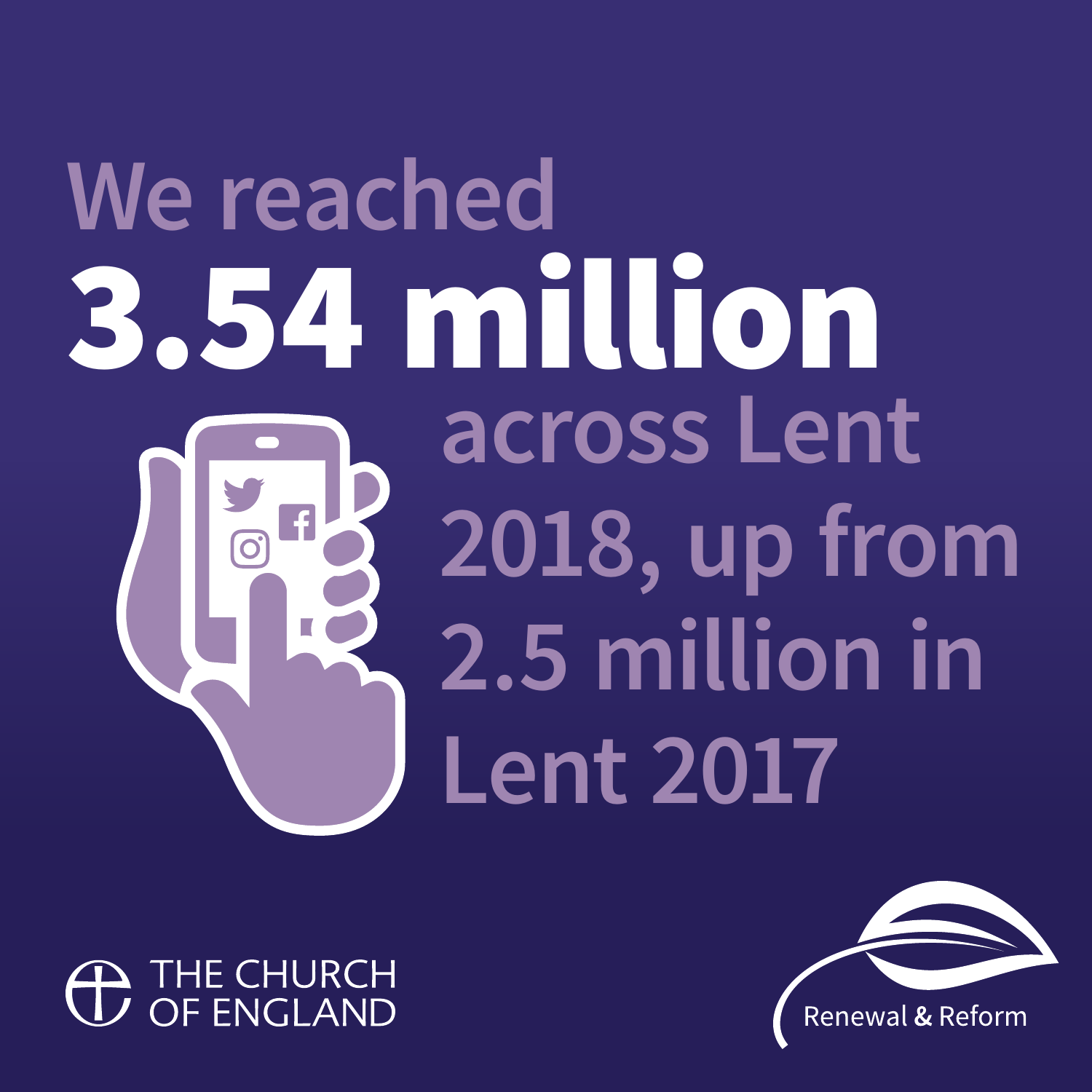**found the** #LiveLent **reflections very helpful or extremely helpful in bringing them closer to God and supporting their Christian faith 78%**



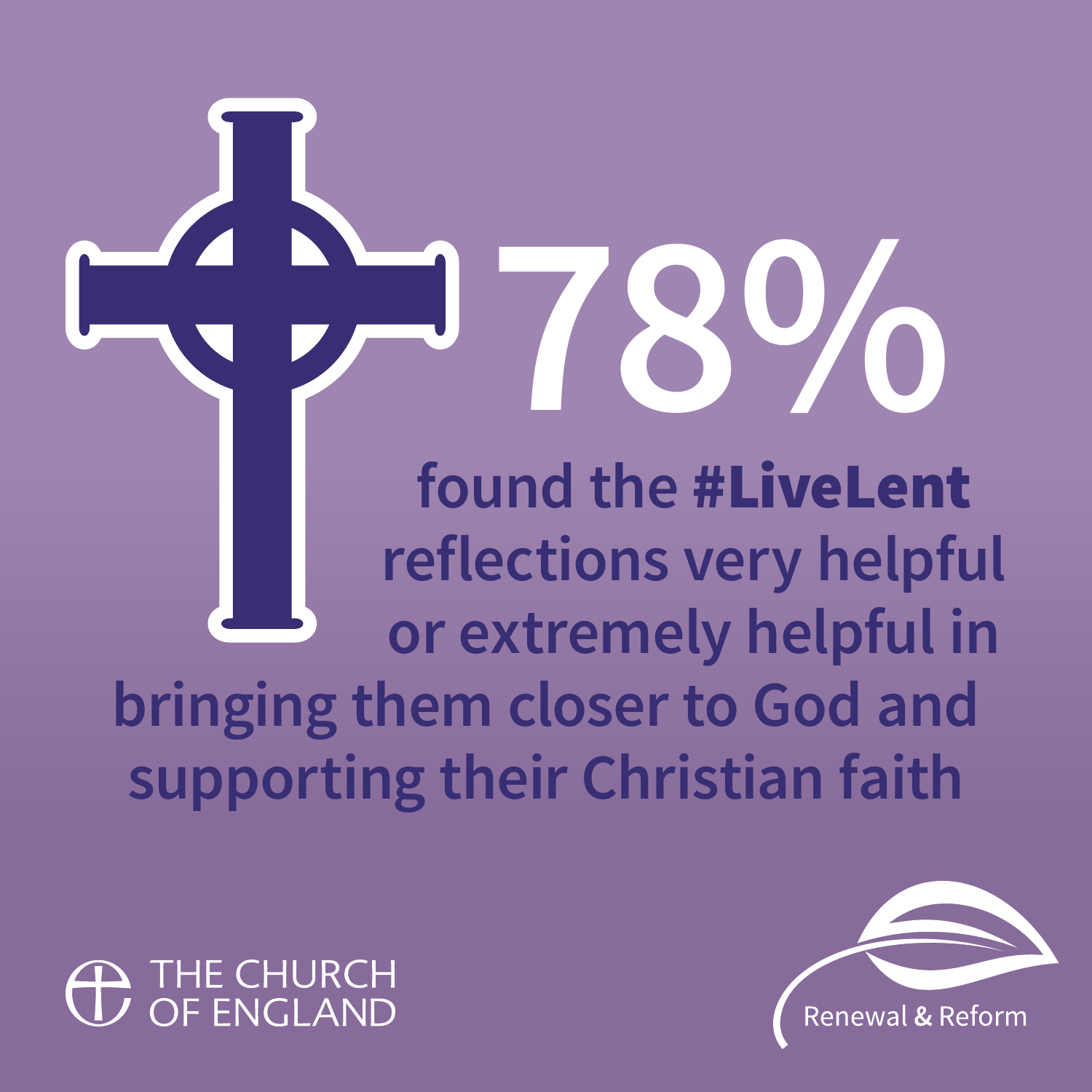**www.churchofengland.org**

## **2 million new Over**

**visitors have engaged with the Church of England website since relaunching in November 2017**

THE CHURCH E FNGLAND

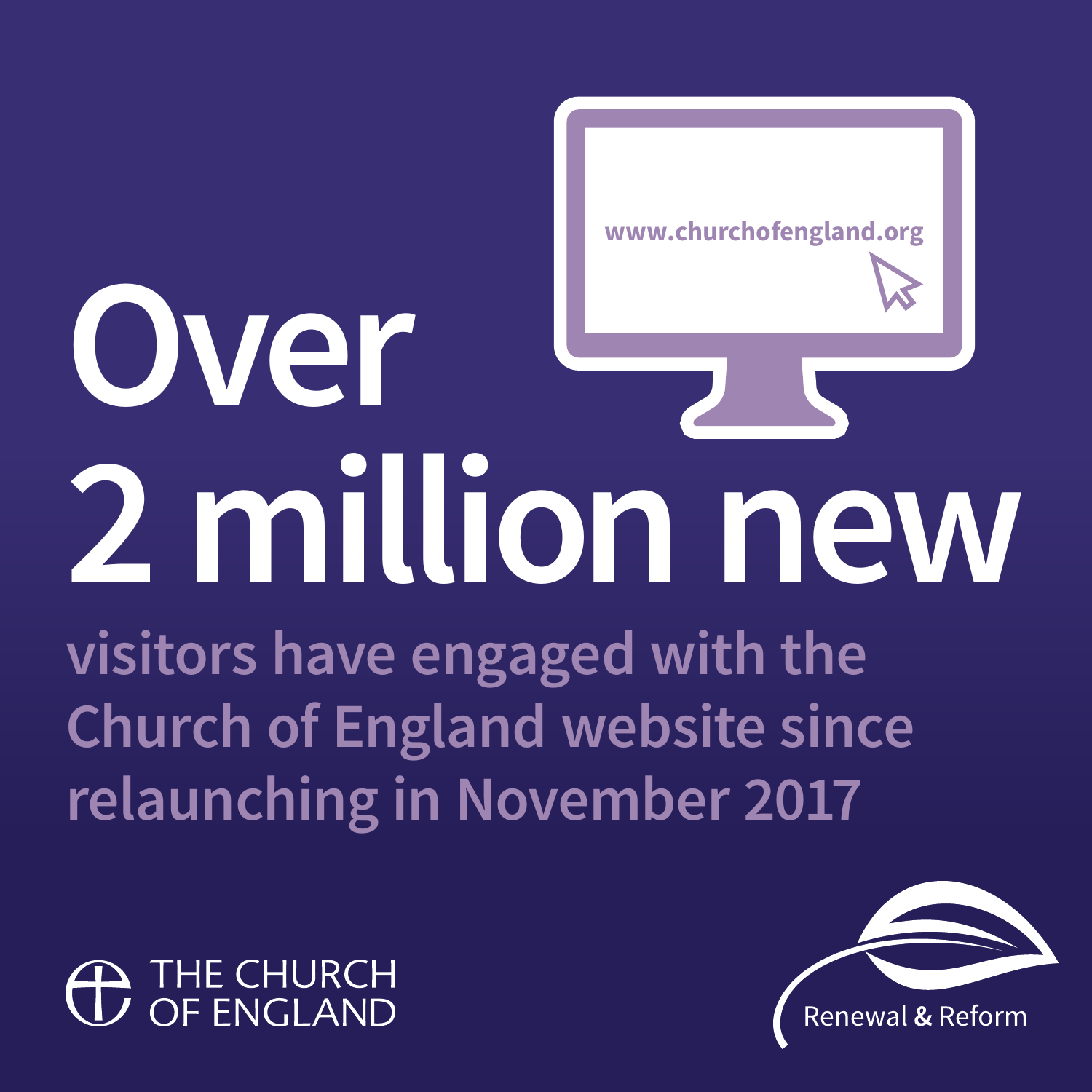#### **Traffic to** A Church Near You **was** up 50% **in December 2017 from December 2016**



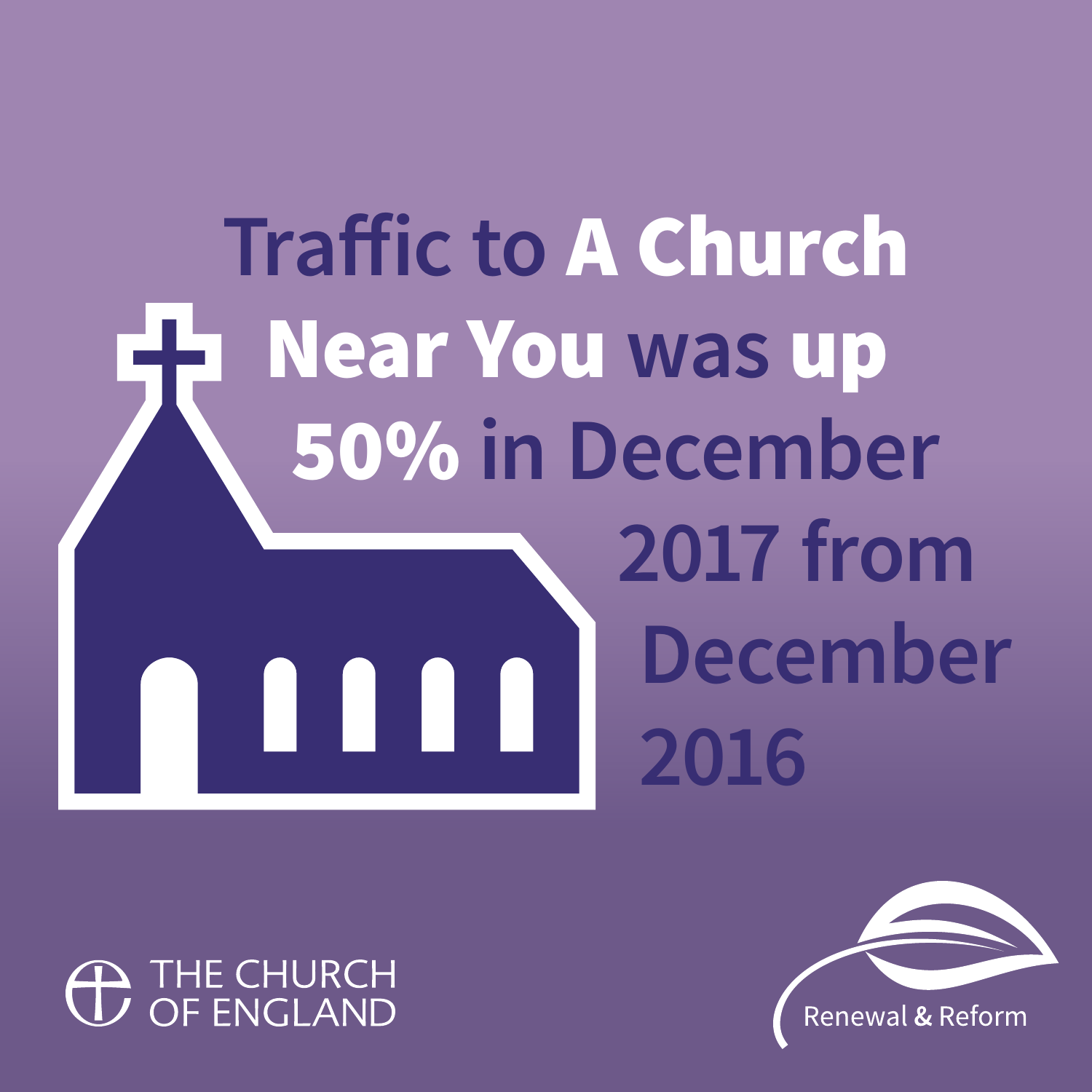#### **We're reaching** new audiences



69% **of people who use A Church Near You and** 79% **of Church of England visitors have** never been on the websites before

IE CHURCH **F FNGI AND** 

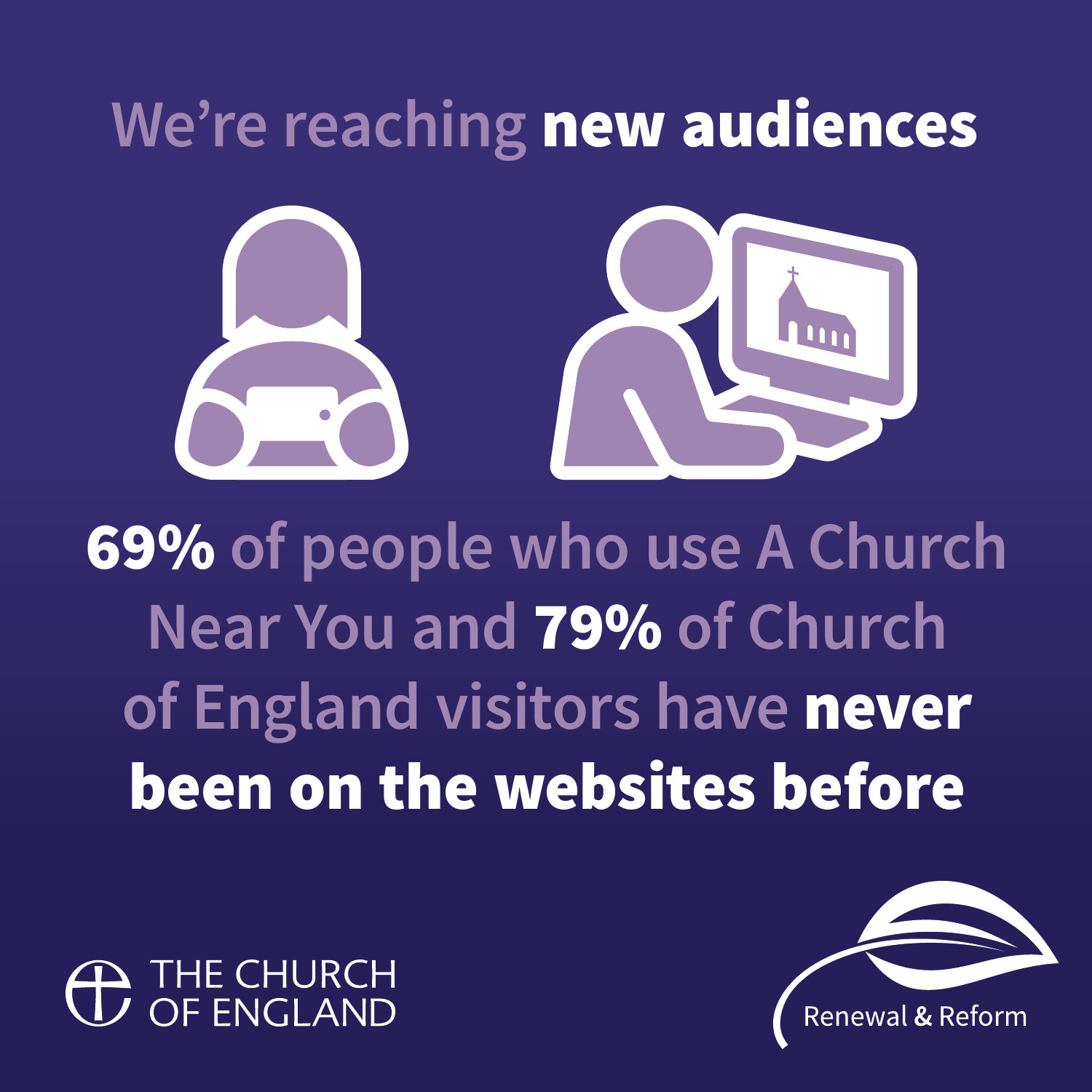**Our** Instagram engagement **has quadrupled over the last 12 months**

**HE CHURCH FENGLAND** 

 $\overline{Q}$ 

 $\bullet$ 

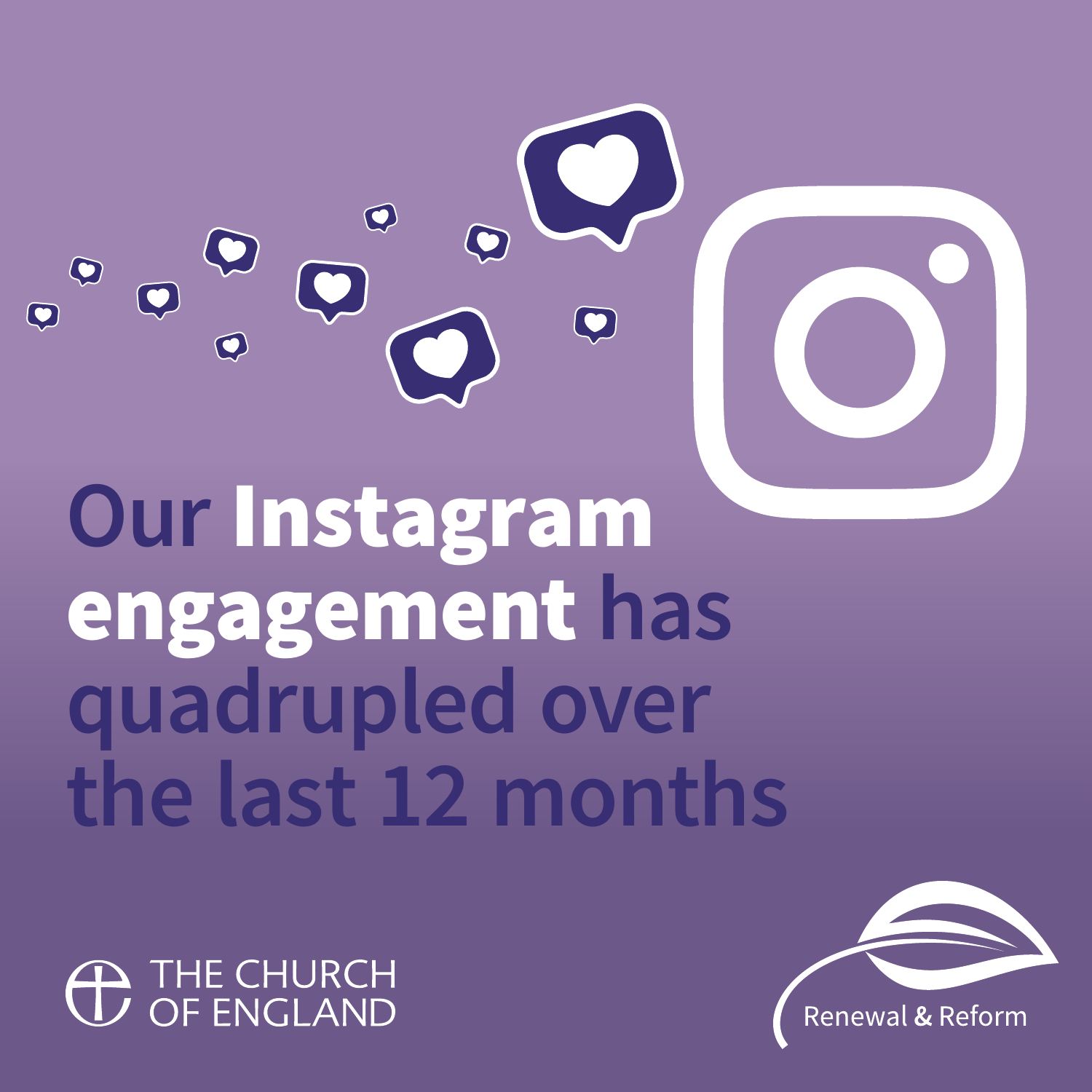



**Thousands of people are opening our** Alexa skill **each month, with** 60% **using it to say prayers**



 $\mathbf \Omega$  THE CHURCH OF ENGLAND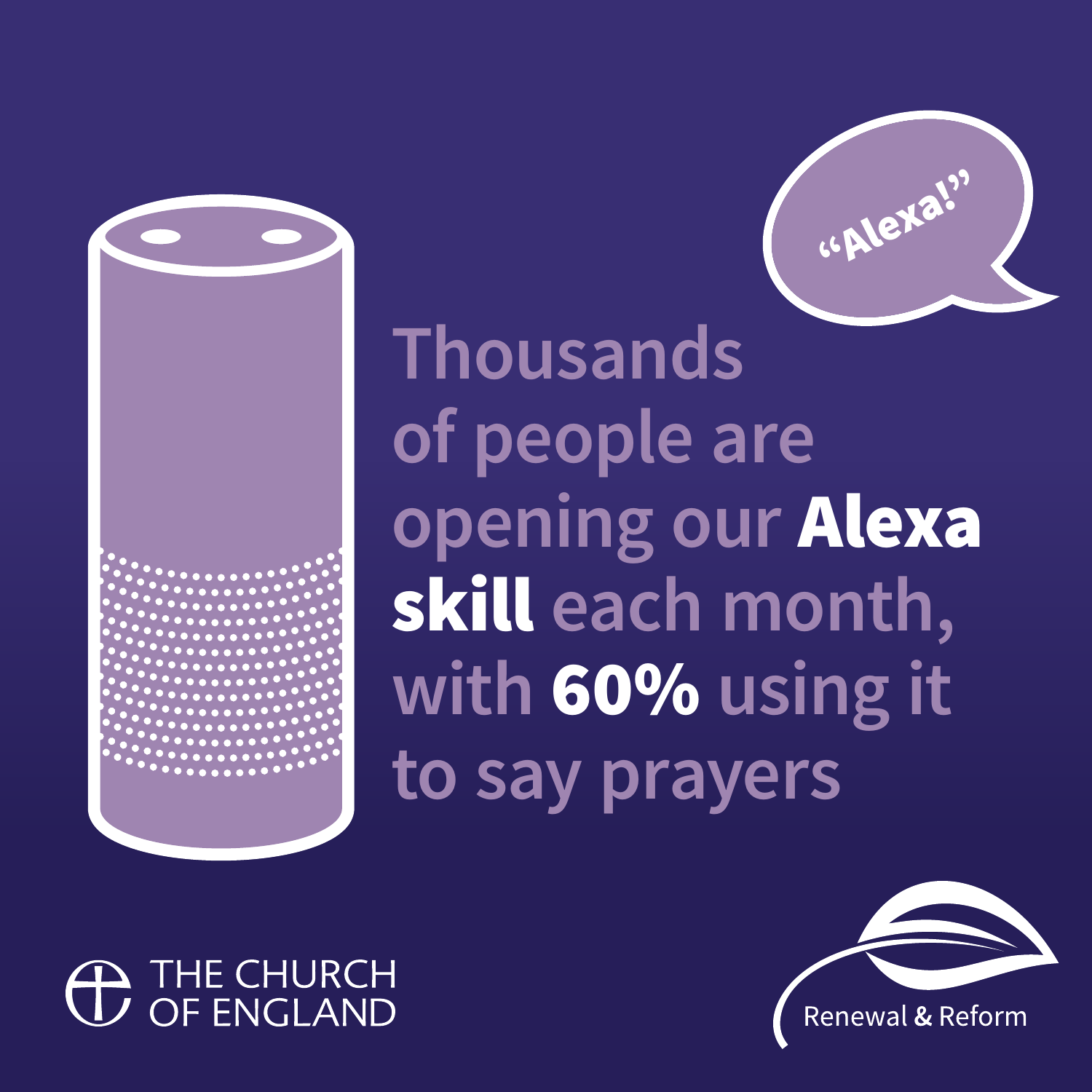# **410,000**

**There have been more than 410,000 downloads of the Church House Publishing apps, up 350,000 from 2017**



**IE CHURCH FNGI AND**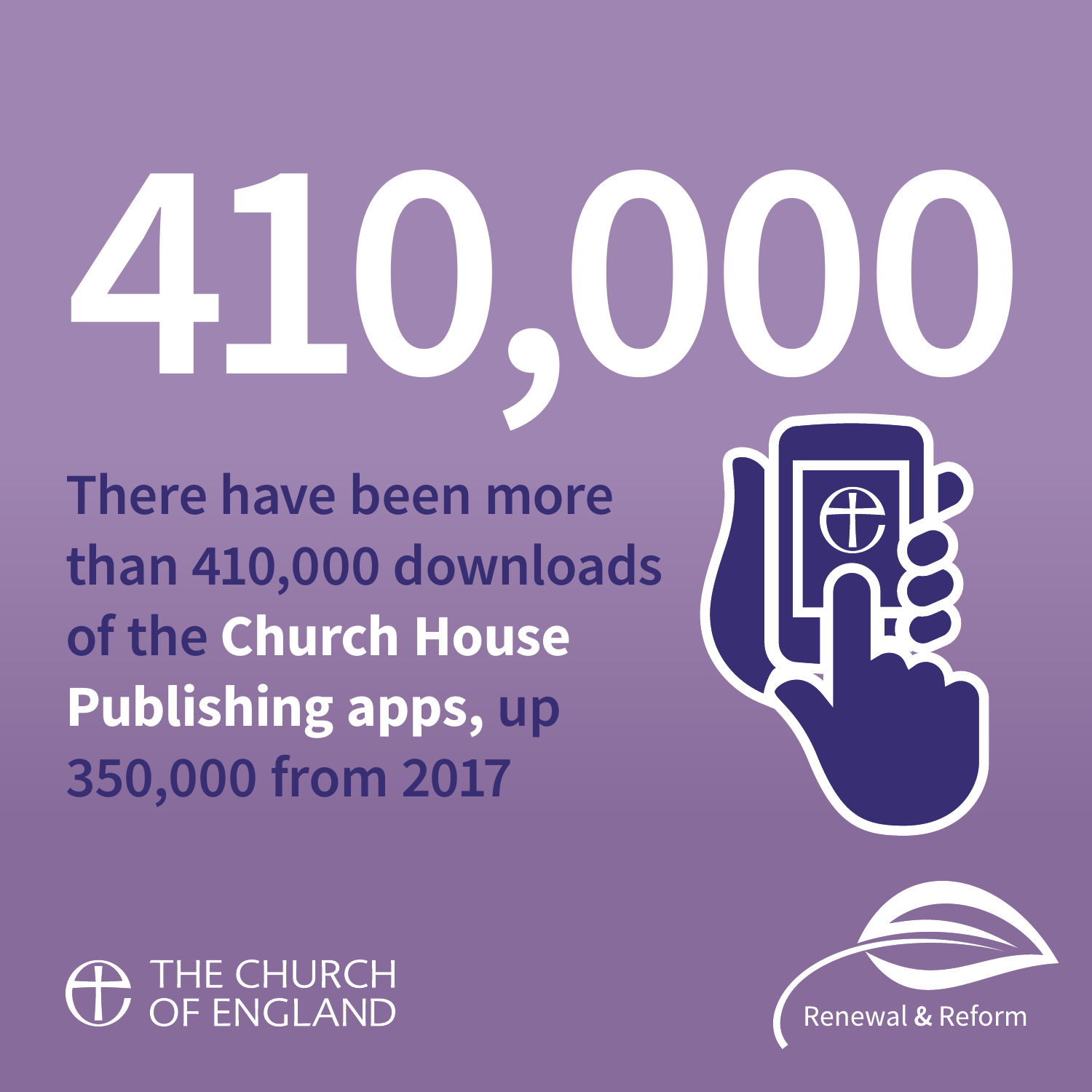# $\begin{array}{c} \begin{array}{c} \text{S}_{1} \end{array} \\ \begin{array}{c} \text{maxitiv of } n \end{array} \end{array}$

### **The majority of people we reach on Instagram are under the** age of 34

**IE CHURCH F FNGI AND** 



Renewal & Reform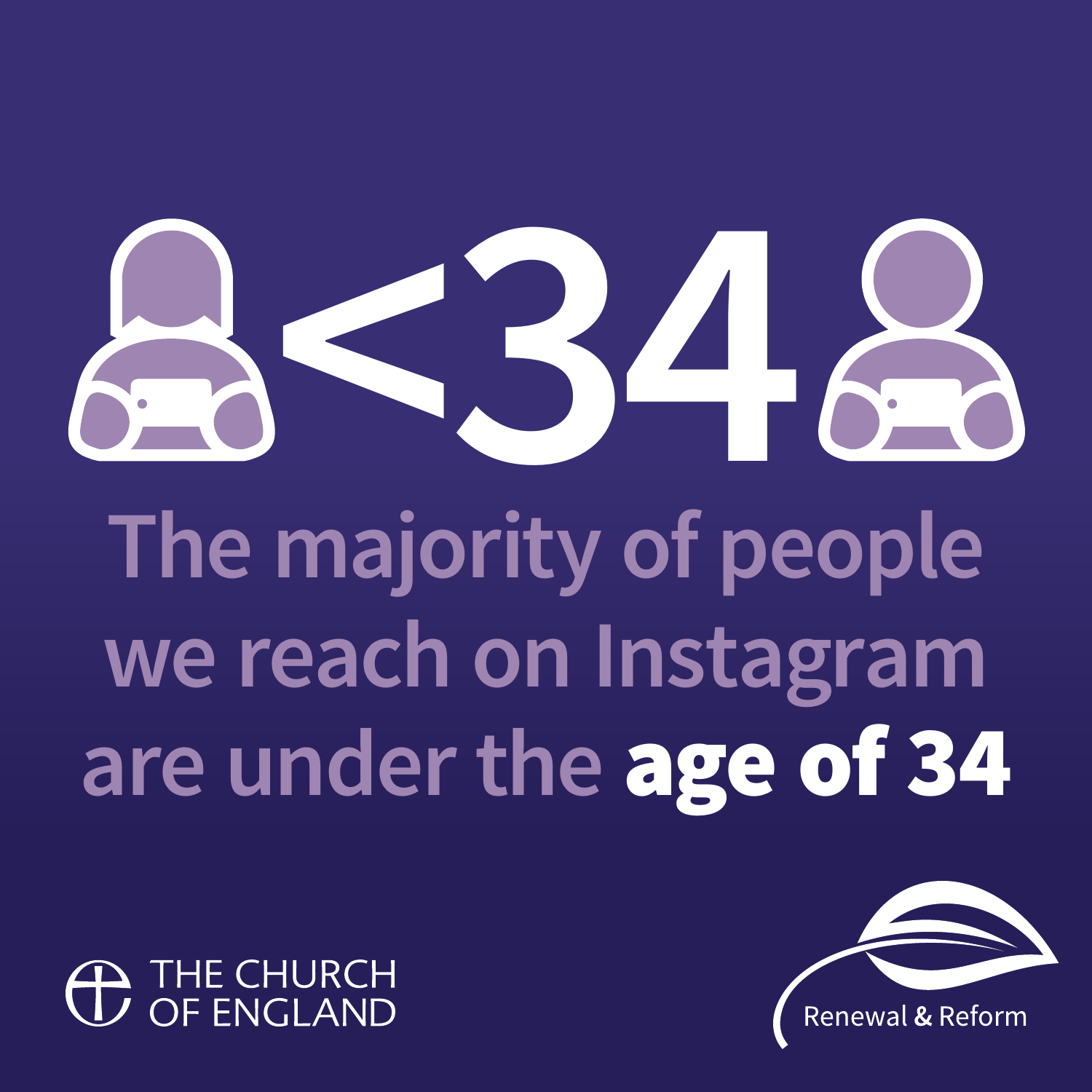**We will have trained** 1,000 churches in using social media **by Christmas 2018**